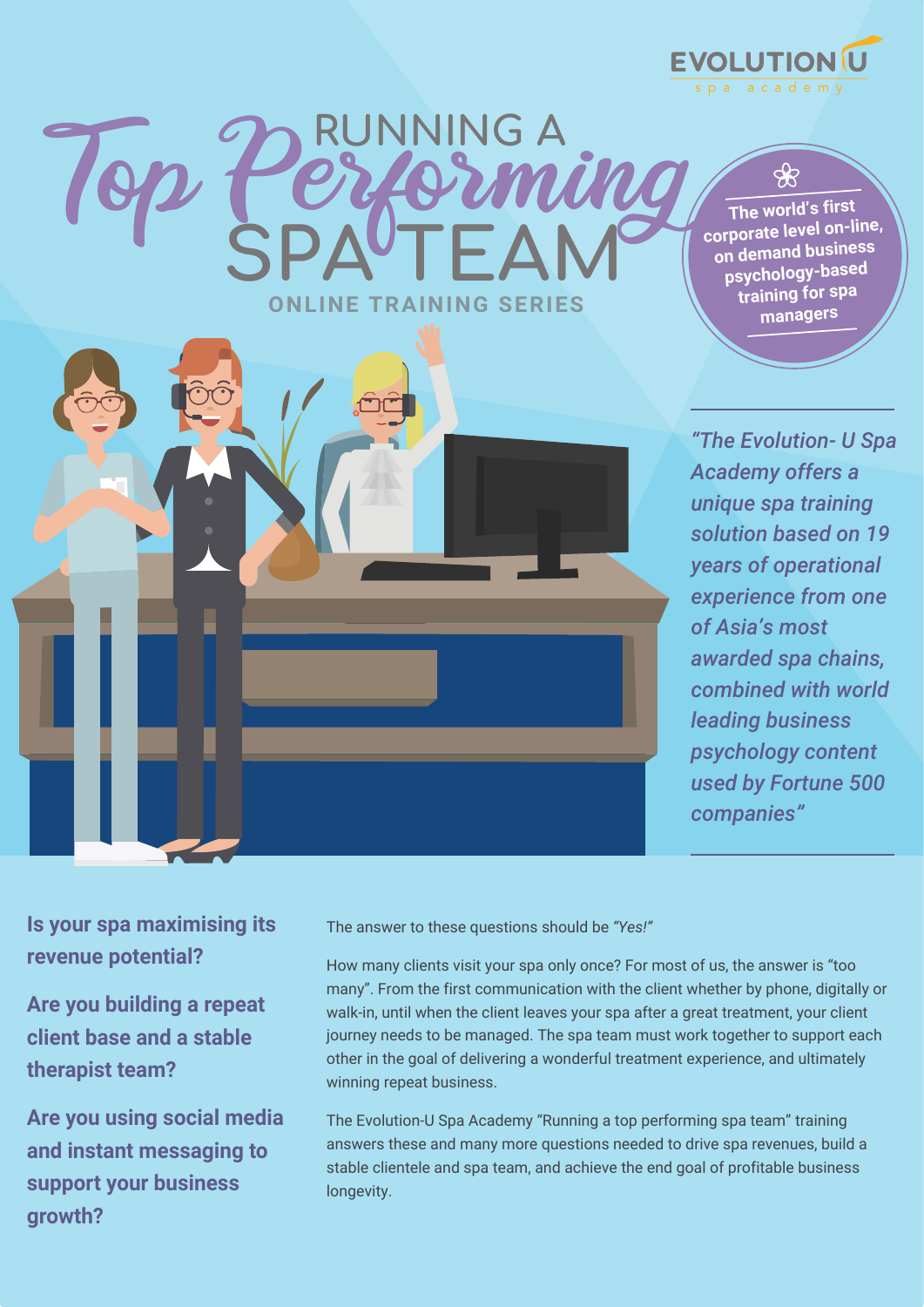



### sense <sub>of</sub> touch Founded



Has trained over 5,000 executives globally in business psychology

Regular panelist and speaker on the global spa circuit



# Frainer About

Founded in 2009 to develop and deliver high level proprietary soft skills training content

Client base of leading financial institutions and multi-nationals from sectors including insurance, consulting, legal, government, luxury, retail, spa and wellness.

Core competencies include Communication, Persuasion, Sales, Negotiation, Personal Empowerment, Leadership, Coaching and Diversity & Inclusion.

What do I get



12 tutorial videos packed full of great information and tips on how to run a profitable and efficient spa!



All the articles and "top tips" received by your therapist and reception teams so you can review what they learnt.



Approx. 3 month's worth of group exercises and role plays for you to run with your team to make sure the skills and best practises are retained and used!



An Evolution-U Spa Academy Certificate of Completion! "HOW TO BE A TOP EARNING SPA THERAPIST"

Course Duration

**3 hours (12 topics + exercises\*)**

All courses are fully on-line and on demand, so you can complete their training over a 12–14 day period of approximately one 15 minute session per day!

\* Each of the 12 topics comes with bespoke exercises and/or role plays for the spa manager to run with their team over the months following training. This process is critical to ensuring the skills taught during the training are adopted by participants.